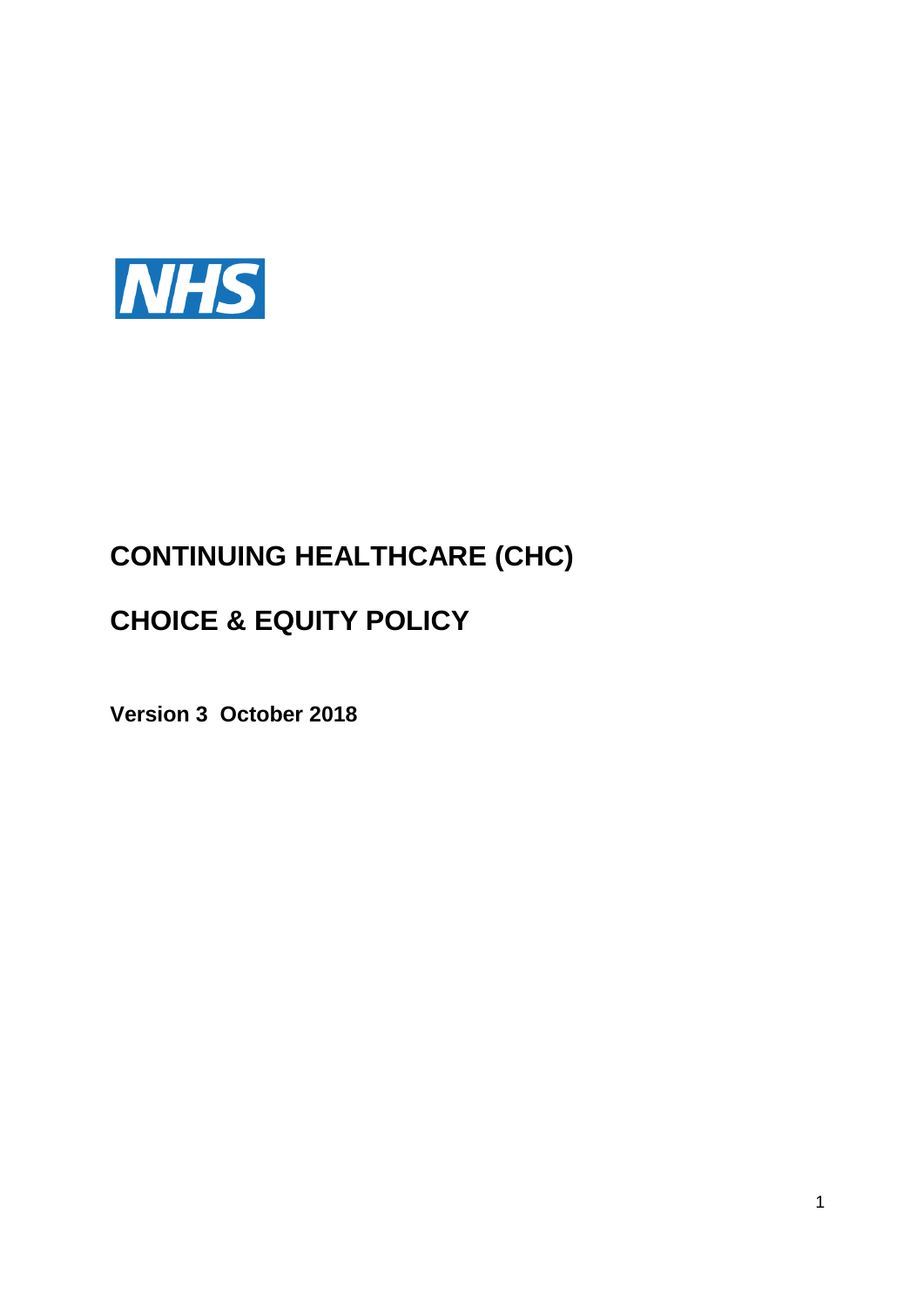| Subject and version number<br>of document:                  | Continuing Healthcare (CHC) and Funded Nursing<br>Care (FNC) Choice and Equity Policy                                                                                                                                                                                                                                                                                                                                                                                                                                                                                                                                                                                                                                                 |
|-------------------------------------------------------------|---------------------------------------------------------------------------------------------------------------------------------------------------------------------------------------------------------------------------------------------------------------------------------------------------------------------------------------------------------------------------------------------------------------------------------------------------------------------------------------------------------------------------------------------------------------------------------------------------------------------------------------------------------------------------------------------------------------------------------------|
| Serial number:                                              |                                                                                                                                                                                                                                                                                                                                                                                                                                                                                                                                                                                                                                                                                                                                       |
| <b>Operative date:</b>                                      | 1 October 2018                                                                                                                                                                                                                                                                                                                                                                                                                                                                                                                                                                                                                                                                                                                        |
| Author:                                                     | <b>Judith Johnston East Lancashire CCG</b><br>Iain Fletcher Blackburn with Darwen CCG<br>On behalf of Lancashire CCGs' Individual Patient<br><b>Activity Board</b>                                                                                                                                                                                                                                                                                                                                                                                                                                                                                                                                                                    |
| Review date:                                                | 30 September 2020                                                                                                                                                                                                                                                                                                                                                                                                                                                                                                                                                                                                                                                                                                                     |
| For action by:                                              | The Choice and Equity Policy is aimed at all<br>CCG, CSU and NHS provider services staff<br>involved in continuing health care                                                                                                                                                                                                                                                                                                                                                                                                                                                                                                                                                                                                        |
| <b>Policy statement:</b>                                    | This policy describes the way in which the Midlands<br>and Lancashire Commissioning Support<br>Unit<br>Continuing Healthcare teams (CHC) on behalf of<br>CCGs will provide care for people who have been<br>assessed as eligible for fully funded NHS Continuing<br>Healthcare. The policy describes the way in which<br>the CHC team will commission care in a manner<br>which reflects the choice and preferences of<br>individuals but balances the need for the Clinical<br>Commissioning Groups (CCGs) to commission care<br>that is safe and effective and makes the best use of<br>available resources.<br>This<br>should be read in conjunction<br>with<br>the<br>Statement of Principles for commissioning of health<br>care |
| <b>Responsibility</b><br>for<br>dissemination to new staff: | Line managers within the CHC / Funded Nursing Care<br>team.                                                                                                                                                                                                                                                                                                                                                                                                                                                                                                                                                                                                                                                                           |
| <b>Methods for dissemination:</b>                           | All new and updated policies are published on the<br>CCG website.                                                                                                                                                                                                                                                                                                                                                                                                                                                                                                                                                                                                                                                                     |
| <b>Training implications:</b>                               | Reference to this policy should be included<br>in<br>induction and refresher training for relevant staff                                                                                                                                                                                                                                                                                                                                                                                                                                                                                                                                                                                                                              |
| <b>Resource implications:</b>                               | There are no resource implications in relation to<br>implementation of this policy.                                                                                                                                                                                                                                                                                                                                                                                                                                                                                                                                                                                                                                                   |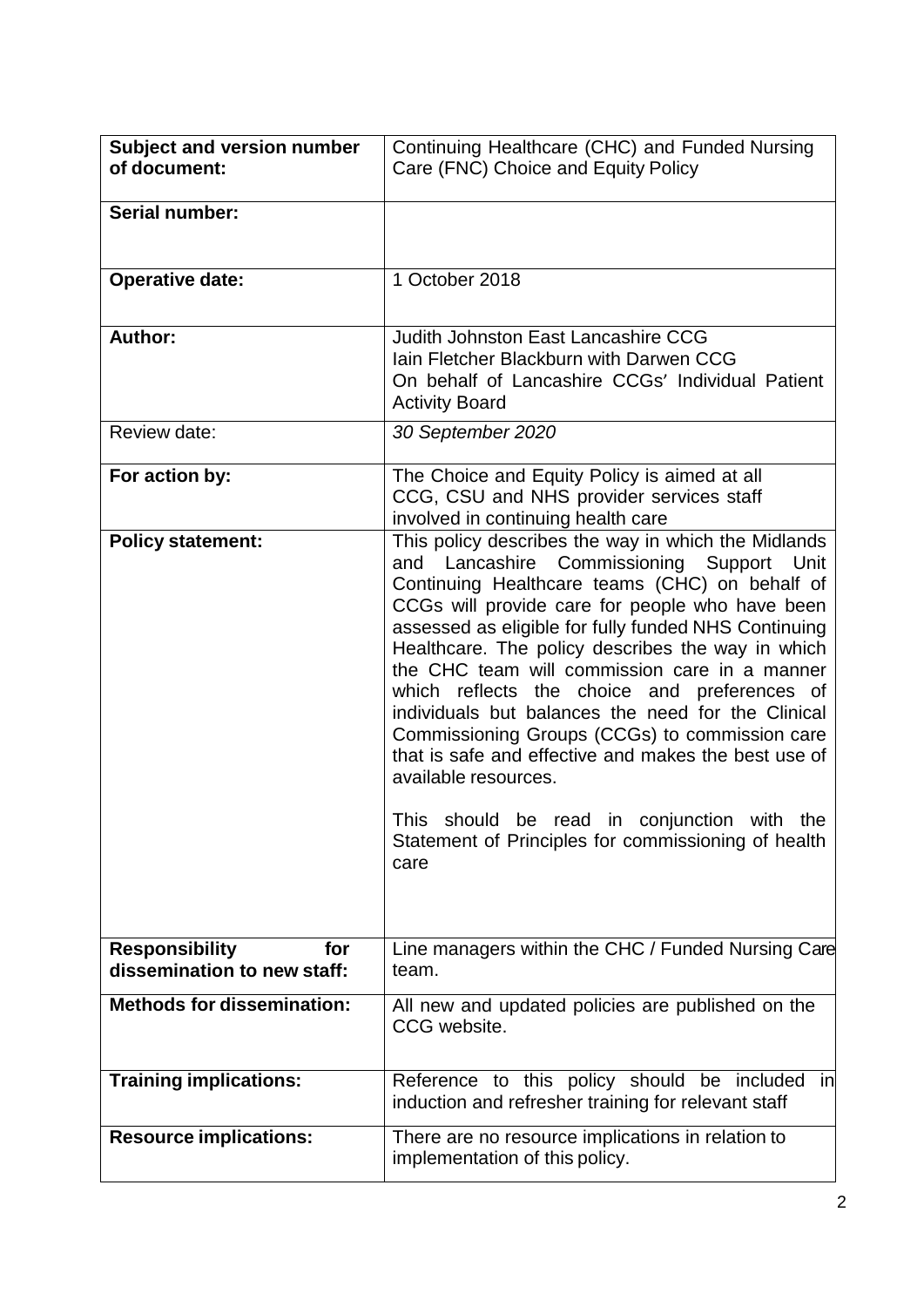| <b>Equality Analysis</b><br><b>Completed?</b> | Yes                                                                                                                                                                                                                                                |
|-----------------------------------------------|----------------------------------------------------------------------------------------------------------------------------------------------------------------------------------------------------------------------------------------------------|
| <b>Consultation Process</b>                   | The content of the policy has been reviewed by<br>lawyers and has been made available on CCGs'<br>websites. It has been brought to the attention of<br>all services commissioned for individuals meeting<br>CHC eligibility criteria in Lancashire |
| Approved by:                                  | Governing Body                                                                                                                                                                                                                                     |
| Date approved:                                | January 2019                                                                                                                                                                                                                                       |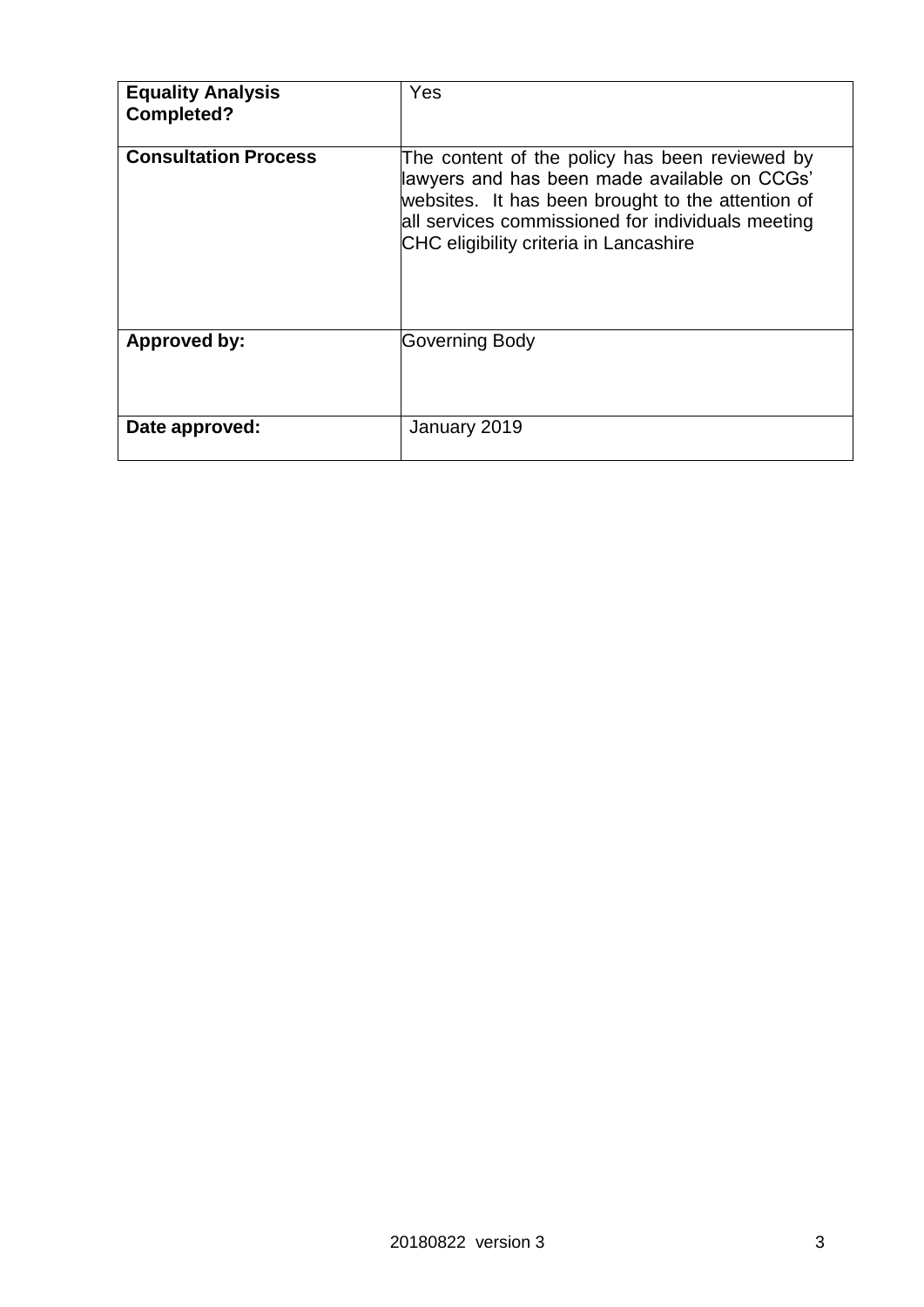### **TABLE OF CONTENTS Page**

- 1. Introduction
- 2. National Framework For NHS Continuing Healthcare And NHS Funded Nursing Care November 2012 (Revised)
- 3. Context
- 4. The Provision Of Services For People Who Are Eligible For NHS Continuing Healthcare
- 5. Continuing Healthcare Funded Care Home Placements
- 6. Continuing Healthcare Funded Packages Of Care At Home
- 7. Risk Assessment Of Packages Of Care At Home
- 8. Exceptional Circumstances
- 9.
- 10. Personal Health Budgets
- 11. Memorandum Of Understanding For Care At Home And Personal Health Budgets
- 12. Capacity
- 13. Review
- 14 Guidance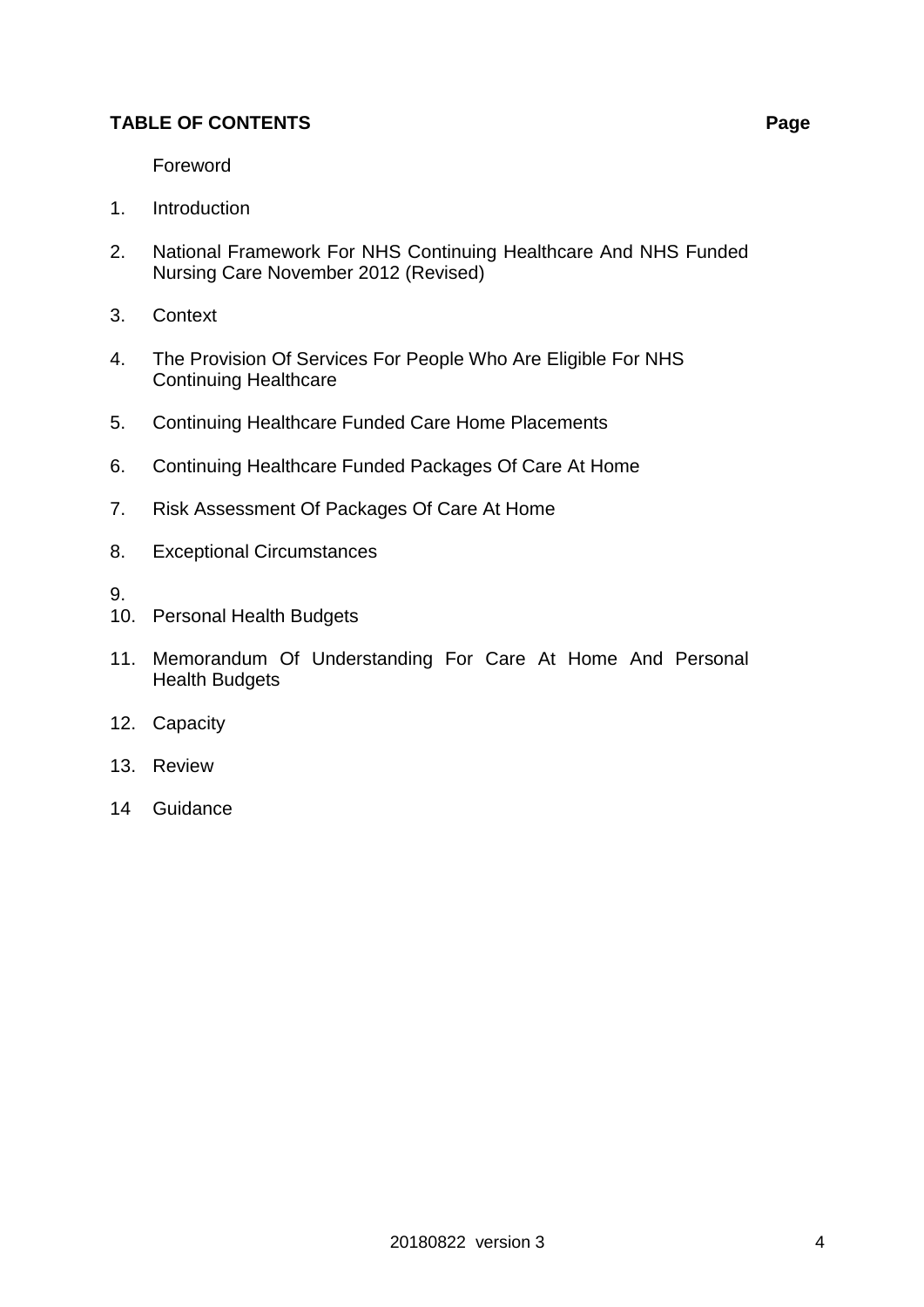### **FOREWORD**

Clinical Commissioning Groups (CCGs) assumed statutory responsibility for NHS Continuing Healthcare from 1 April 2013. The Continuing Healthcare teams (CHC) for the CCGs are subcontracted to the Midlands and Lancashire Commissioning Support Unit CSU. This policy will be ratified by the following CCGs:

**Blackburn with Darwen** Greater Preston Chorley and South Ribble Morecambe Bay East Lancashire West Lancashire Fylde and Wyre

### 1. **INTRODUCTION**

1.1 This policy describes the way in which the CSU Continuing Healthcare Team (CHC) on behalf of the CCGs will implement this policy to provide care for people who have been assessed as eligible for NHS Continuing Healthcare. The policy describes the way in which the CHC team will commission care in a manner which reflects the choice and preferences of individuals but balances the need for the CCGs to commission care that is safe and effective and makes the best use of available resources.

### 2. NATIONAL FRAMEWORK FOR NHS CONTINUING HEALTHCARE AND **NHS FUNDED NURSING CARE OCTOBER 2018 (REVISED)**

2.1 The National Framework says:

"Where an individual is eligible for NHS Continuing Healthcare, the CCG is responsible for care planning, commissioning services, and for case management. It is the responsibility of the CCG to plan strategically, specify outcomes and procure services, to manage demand and provider performance for all services that are required to meet the needs of all individuals who qualify for NHS Continuing Healthcare The services commissioned must include ongoing case management for all those eligible for NHS Continuing Healthcare, including review and/or reassessment of the individual's needs.." (Paragraph 165)

'Where a person qualifies for NHS Continuing Healthcare, the package to be provided is that which the CCG assesses is appropriate to meet all of the individual's assessed health and associated care and support needs. The CCG has responsibility for ensuring this is the case, and determining what the appropriate package should be. In doing so, the CCG should have due regard to the individual's wishes and preferred outcomes. Although the CCG is not bound by the views of the local authority on what services the individual requires, any local authority assessment under the Care Act 2014 will be important in identifying the individual's needs and in some cases the options for meeting them. Whichever mechanism is used for meeting an individual's assessed needs, the approach taken should be in line with the principles of personalisation" (Paragraph 172)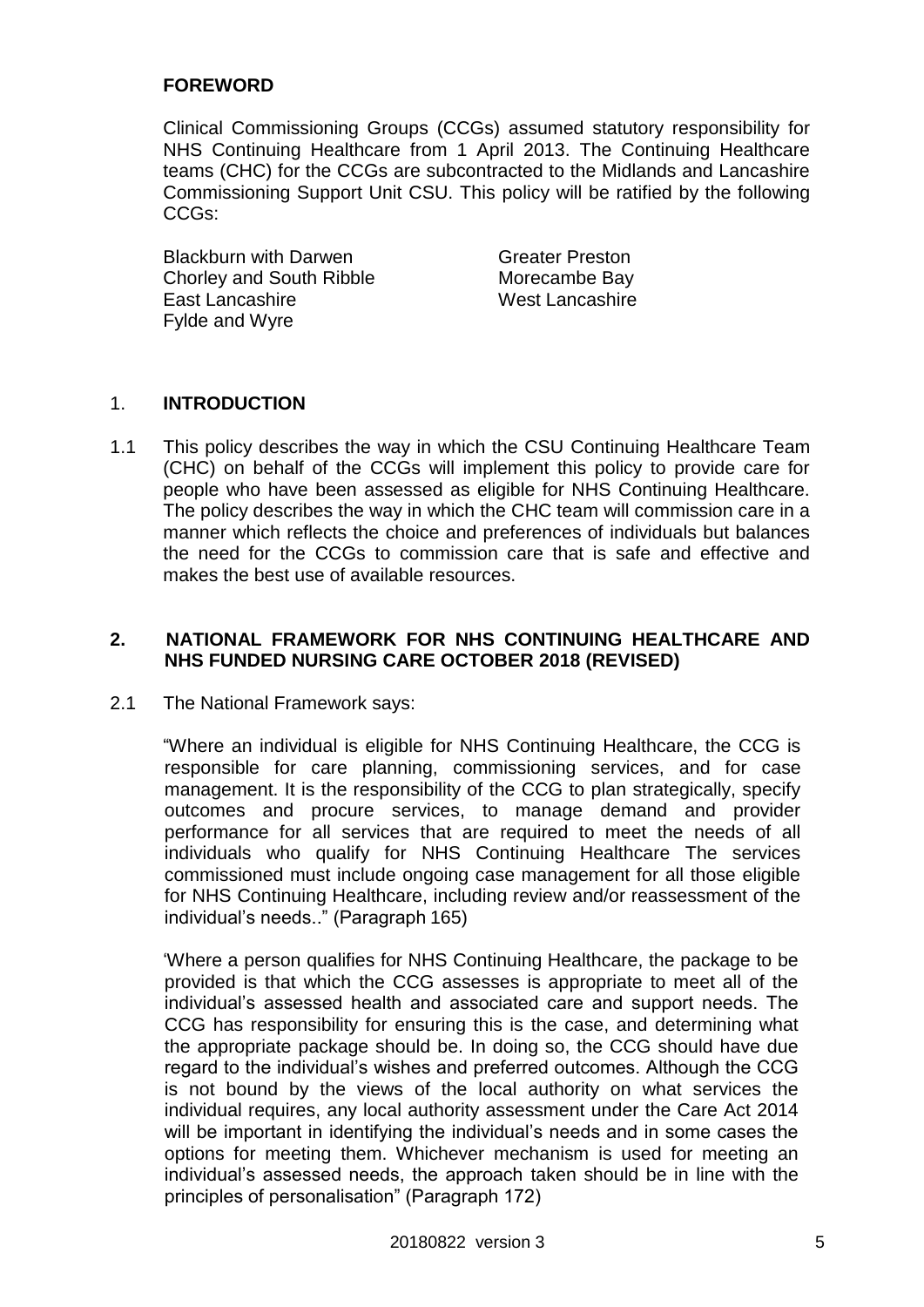#### **3. CONTEXT**

- 3.1 "NHS Continuing Healthcare" means a package of continuing care arranged and funded solely by the NHS where the individual has been found to have a 'primary health need' as set out in the National Framework. The actual services provided as part of that package should be seen in the wider context of best practice and service development for each client group. Eligibility places no limits on the settings in which the package of support can be offered or on the type of service delivery.
- 3.2 The Secretary of State has developed the concept of a 'primary health need'. Where a person's primary need is a health need, the NHS is regarded as responsible for providing for all their needs, including accommodation, if that is part of the overall assessed need, and so they are eligible for NHS Continuing Healthcare.

#### **4. THE PROVISION OF SERVICES FOR PEOPLE WHO ARE ELIGIBLE FOR NHS CONTINUING HEALTHCARE**

- 4.1 This policy has been developed in light of the need to balance personal choice alongside safety, clinical effectiveness and appropriate use of finite resources. It is also necessary to have a policy which supports decisions that are consistent, equitable and compliant with the CCG's obligations under equality legislation. These decisions need to provide transparency and fairness in the allocation of resources.
- 4.2 Application of this policy will ensure that decisions about care will:
	- Be person centered
	- Be robust, fair, consistent and transparent
	- Be based on the assessment of the person's clinical need, safety and (where a person lacks mental capacity to make decisions about their care) their best interests
	- Have regard for the safety and appropriateness of care to the individual and staff involved in the delivery
	- Involve the person and their family/representative wherever possible
	- Take into account the need for the CCG to allocate its financial resources in the most cost effective way;
	- Support individual choice and preference to the greatest extent possible in view of the above factors.
	- comply with the relevant legal duties
- 4.3 The CCG has a duty to provide care to a person with continuing healthcare needs in order to meet those assessed needs. An individual or their family/representative cannot make a financial contribution to the cost of the care identified by the CCG as required to meet the individual's needs. An individual however, has the right to decline NHS services and make their own private arrangements. The level of need is determined upon a comprehensive, multi-disciplinary assessment of the totality of health and social care needs that contribute to the decision-making process of eligibility for NHS funded healthcare.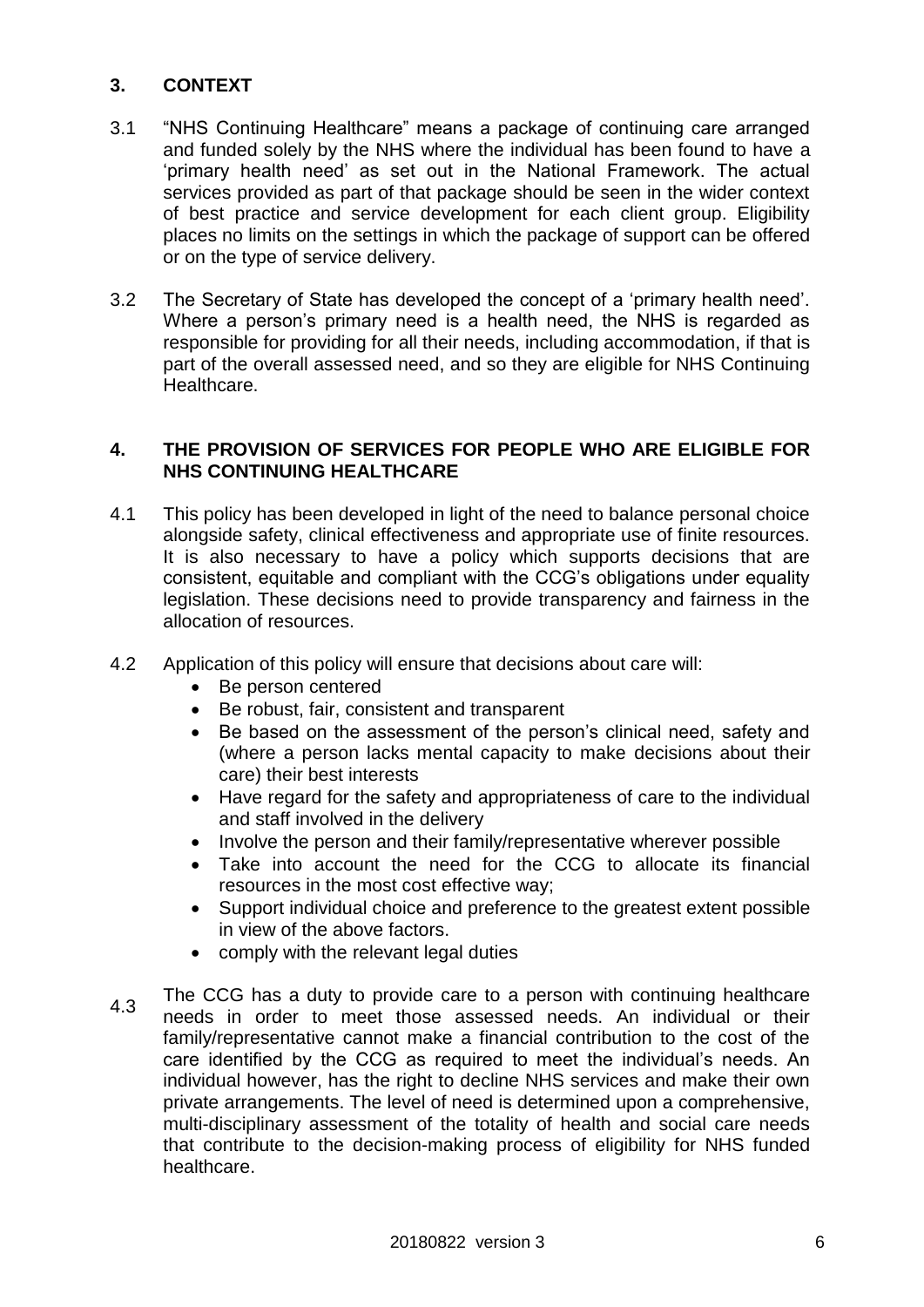- 4.4 Access to NHS services depends upon clinical need, not ability to pay. The CCG will not charge a fee or require a co-payment from any NHS patient in relation to the assessed needs. The principle that NHS services remain free at the point of delivery has not changed and remains the statutory position under the NHS Act 2006. The CCG is not able to allow personal 'top up' payments into the package of health care services, where the additional payment relates to core services assessed as meeting the needs of the individual and covered by the fee negotiated with the service provider (for example, the care home) as part of its contract with the CCG.
- 4.5 However, where service providers offer additional services which are unrelated to the person's needs as assessed under the NHS CHC framework, the person may choose to use personal funds to take advantage of these services.
- 4.6 Examples of such services which will in most cases fall outside NHS provision as they are unrelated to the person's primary healthcare needs include hairdressing, a bigger room or a better view. Any such additional services will not be funded by the CCG as these are services over and above those which the service user has been assessed as requiring, and the NHS could not therefore reasonably be expected to fund those elements.
- 4.7 In instances where more than one suitable care option is available (such as a nursing home placement and a domiciliary care package) the total cost of each package will be identified and assessed for the overall cost effectiveness as part of the decision making process.
- 4.8 Any assessment of a care option will include consideration of the wishes of the individual, their psychological and social care needs and the impact on the home and family life as well as the individual's health needs.
- 4.9 The setting in which CHC is commissioned is ultimately a decision for the CCG. The CCG must take into consideration its wider resources and an equitable allocation of the same. The CCG will carefully consider the views of the individual, their family or others as appropriate and act on all reasonable requests to the best of their ability, including working with the relevant Local Authority to keep couples together where practically possible.
- 4.10 CHC decisions will be made by the case manager with support from their team leader. In certain circumstances, funding decisions will be made by the Commissioning Decision Panel. These circumstances include:

When there is a disagreement between the case manager and the service user about the care required Where the annual cost of the package exceeds £100 000 Where there is a significant cost difference between a package of care preferred by a service user and that proposed by the case manager. Where, for any other reason, the case manager requires the assistance or input of the Panel.

### **5. CONTINUING HEALTHCARE FUNDED CARE HOME PLACEMENTS**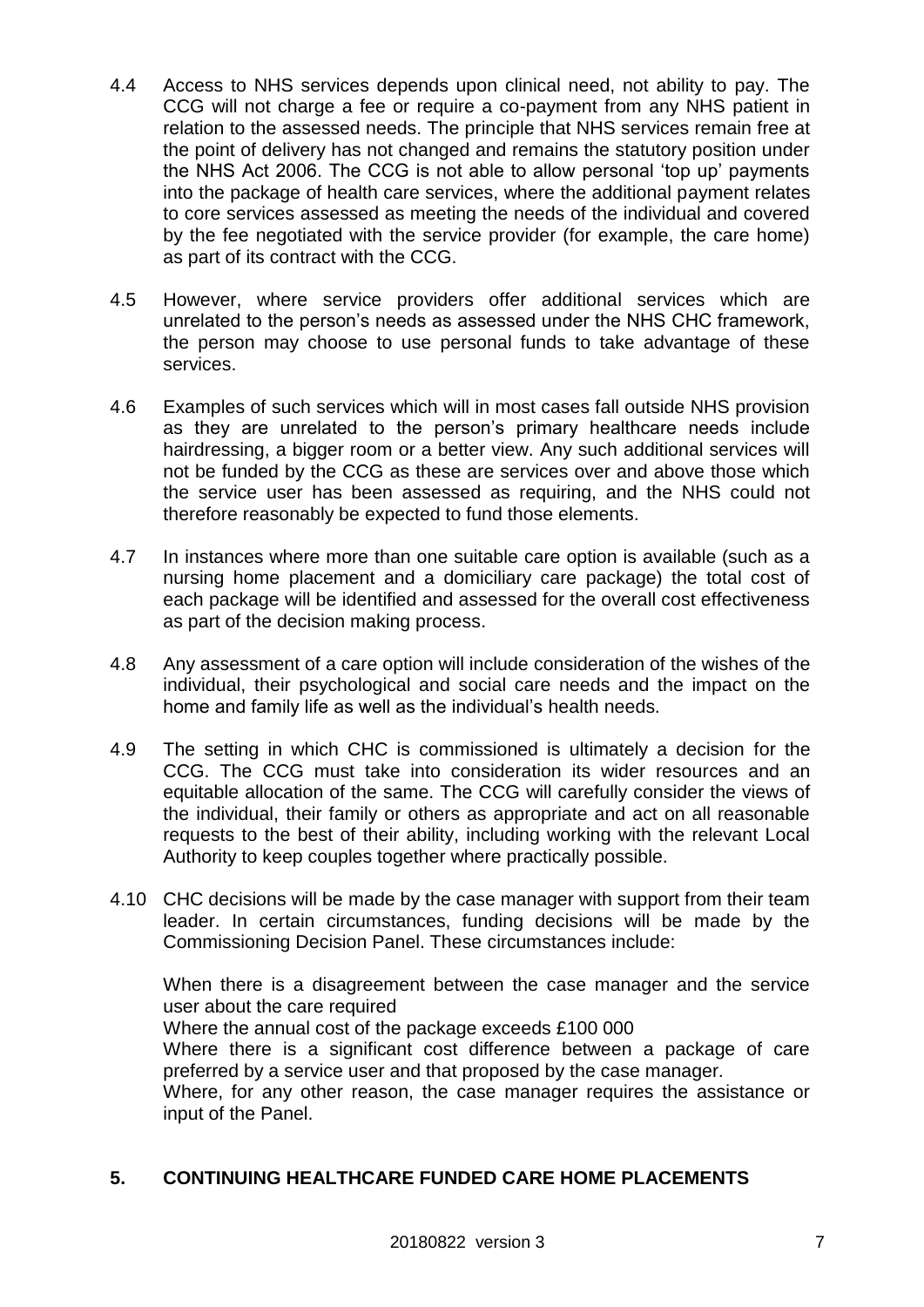- 5.1 Where a person has been assessed as needing a placement within a care home, the CHC team operates a provider framework list and the expectation is that individuals requiring placement will have their needs met in one of these homes. Within this policy the term "care home" includes care home, nursing home and specialist setting.
- 5.2 The person may wish to move into a home outside of the provider framework list or their family/representative may wish to place the individual in a home outside of the provider framework list. The CCG will consider this in line with the factors set out at paragraph 4.2.
- 5.3 If the fee for the requested home is higher than the fee charged by a care home on the provider framework list the CHC team would require clarification as to whether the extra fees are for services or facilities unrelated to the person's primary health care need. The provider will only be able to invoice the CCG for the care and reasonable accommodation costs associated with the person's assessed health needs and will have to invoice the client separately for any services unrelated to those needs. The invoices will detail what the CCG and client is being charged for.
- 5.4 If the provider refuses to provide appropriate clarification as to the basis upon which their fees are charged, the CCG are unlikely to purchase the care at this home and the client or their family as appropriate will be advised that they will need to consider other homes, including those on the CCG's framework.
- 5.5 If an individual is already resident in a care home that is not on the framework when they become CHC eligible or where the costs exceed framework price, the CCG will take due consideration of all relevant factors prior to a decision being made, including the wishes of the individual and the likely effect of any move upon the individual's physical and mental well-being.

#### **6 CONTINUING HEALTHCARE FUNDED PACKAGES OF CARE AT HOME**

- 6.1 People who are eligible for continuing healthcare funding have a complexity, intensity, frequency and unpredictability of health needs which can present challenges to the safe delivery of care in their own homes.
- 6.2 The CCG will take account of the following issues when considering whether or not to commission a care package at home:
	- The wishes of the individual
	- The psychological, social and physical impact on the person
	- Whether care can be delivered safely and without undue risk to the person, the staff or other members of the household (including children)
	- Safety will be determined by a written assessment of risk undertaken by an appropriately qualified professional in consultation with the person or their family. The risk assessment will include the availability of equipment, the appropriateness of the physical environment and the availability of appropriately trained care staff and/or other staff to deliver the care at the intensity and frequency required
	- The acceptance by the CCG and each person involved in the person's care of any identified risks in providing care and the person's acceptance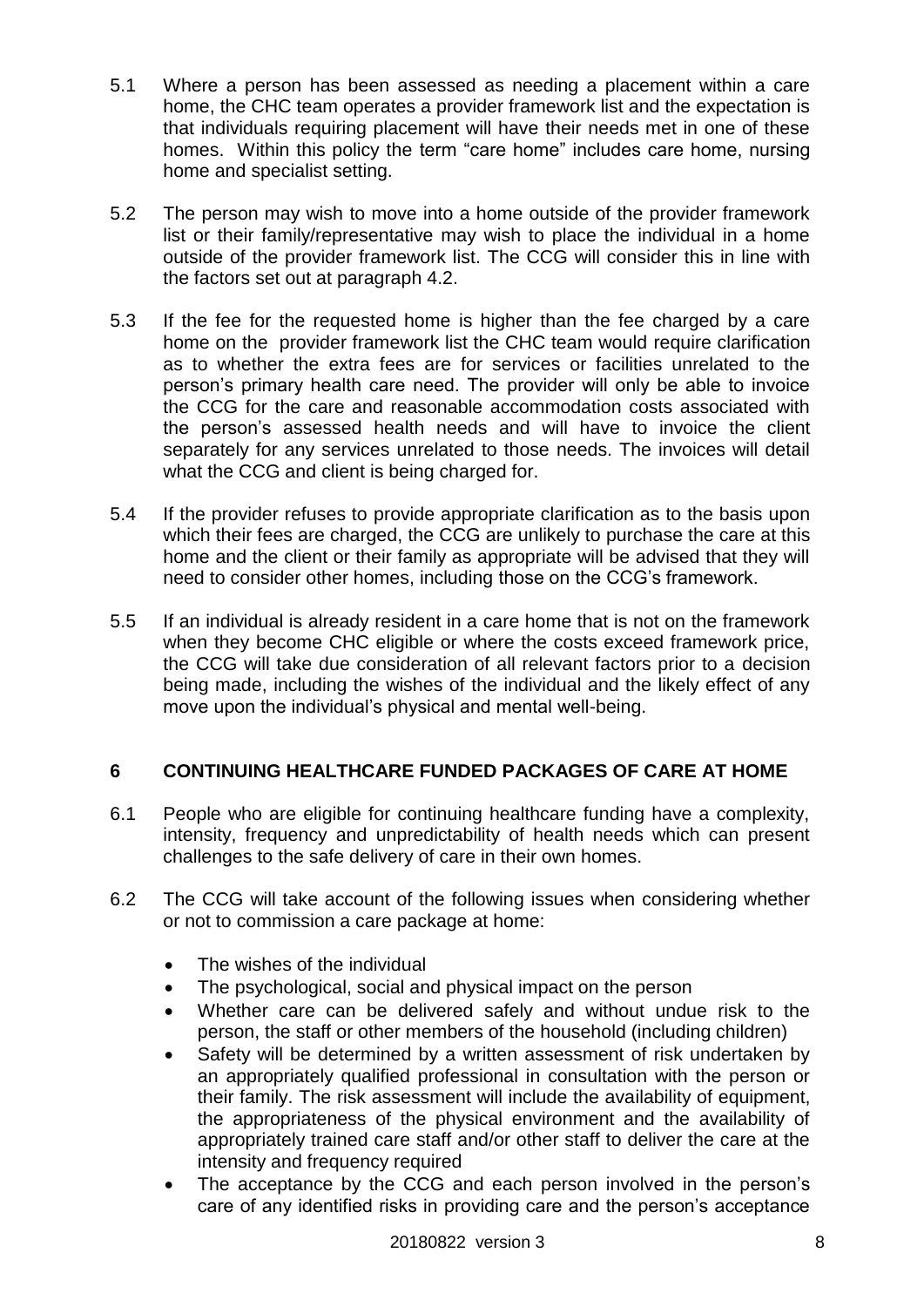of the risks and potential consequences of receiving care at home

- Where an identified risk to the care providers or the person can be minimised through actions by the person or their family and carers, those individuals agree to comply and confirm in writing their agreement with the steps required to minimise such identified risk.
- The person's GP agrees to provide primary care medical support
- The suitability and availability of alternative care options
- The cost of providing the care at home in the context of cost effectiveness
- The relative costs of providing the package of choice considered against the relative benefit to the person
- The willingness and ability of family, friends or informal carers to provide elements of care where this is part of the care plan and the agreement of those persons to the care plan.
- 6.3

Many people wish to be cared for in their own homes rather than in a care home, especially people who are in the terminal stages of illness. The CCG will carefully consider a person's preference about their care setting but it cannot be guaranteed that the CCG will commission a package of care at home. Any request for a package of care at home will be considered, even if discounted, with documented reasons.

6.4

Home care packages in excess of eight hours per day would indicate a high level of need which may be more appropriately met within a care home placement. These cases would be carefully considered and a full risk assessment undertaken.

- 6.5 It is likely to be easier to provide waking night care to a person in a care home placement. The need for waking night care indicates a high level of support day and night.
- 6.6 Care home placements may be more appropriate for persons who have complex and high levels of need. Care home placements benefit from direct oversight by registered professionals and the 24 hour monitoring of residents.
- 6.7 If the individual's clinical need is for direct supervision or intervention from a registered nurse throughout 24 hours, the care would often be expected to be provided within a home placement. This would include the requirement for 1-2 hourly intervention/monitoring for turning, continence management, medication, feeding, manual handling or for the management of significant cognitive impairment.
- 6.8 There are specific conditions or interventions that it would not generally be appropriate to manage in a home care setting. These would include but not restricted to: the requirement for sub-cutaneous fluids, continual invasive or non-invasive ventilation or the management of grade 4 pressure areas.
- 6.9 Safety of the package will be determined by a formal assessment of risk undertaken by appropriately qualified professionals. The risk assessment will include the availability of equipment, the appropriateness of the physical environment and availability of appropriately trained carers and/or staff to deliver care whenever it is required.
- 6.10 The resilience of the package will be assessed and contingency arrangements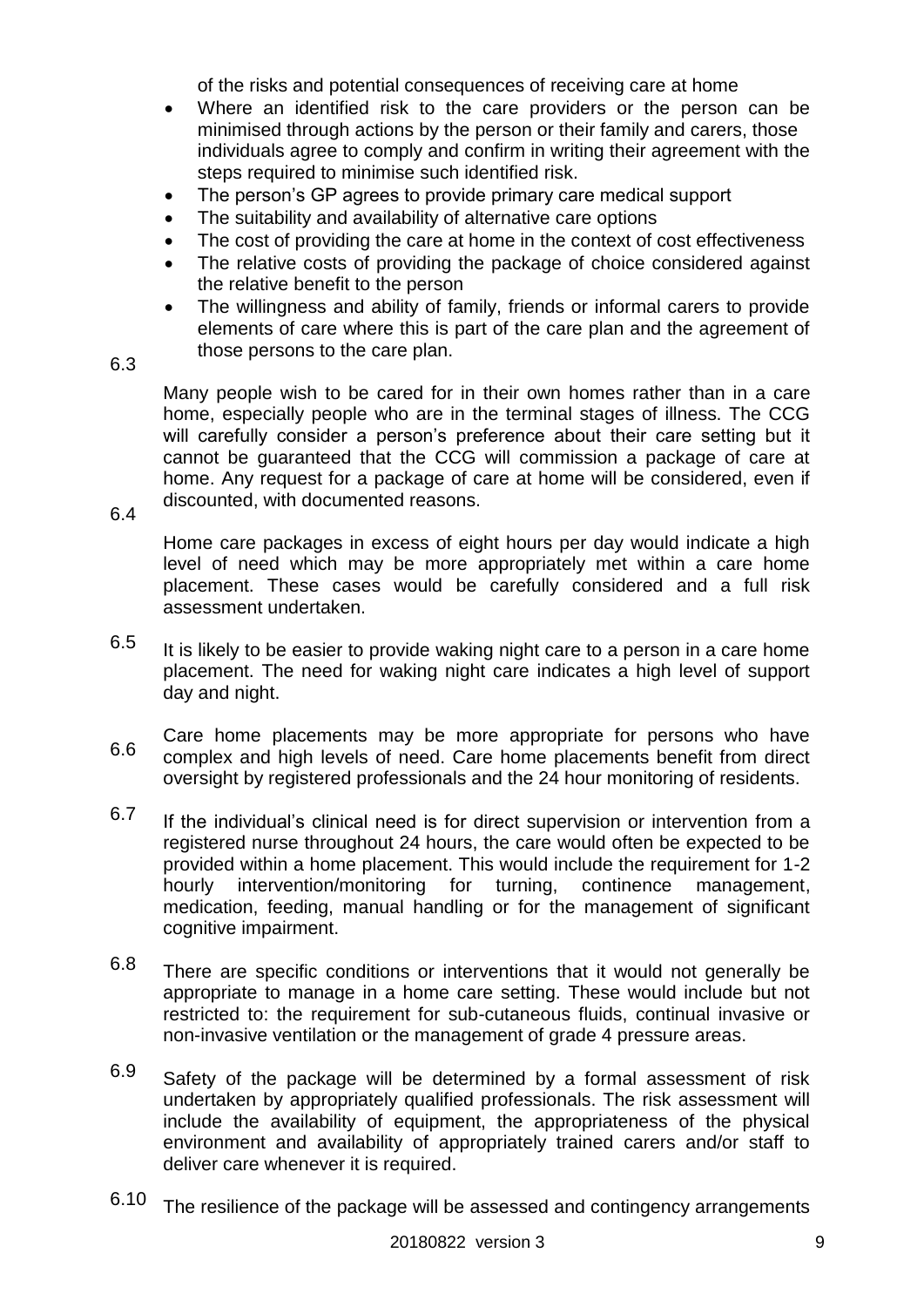will need to be put in place for each component of the package in case any component of the package fails.

#### **7.**

### **RISK ASSESSMENT OF PACKAGES OF CARE AT HOME**

### 7.1

#### **Environmental Risk Assessment**

The risk assessment must consider all risks that could potentially cause harm to the individual and their representatives and the staff. Where an identified risk to the care providers or the individual can be minimised through actions by the individual or their representatives, they must agree to comply with the steps required to minimise such identified risk. Where the individual requires any particular equipment then this must be able to be suitably accommodated within the home.

#### 7.2

The CCG is not responsible for any alterations required to a property to enable a home care package to be provided. For the avoidance of doubt, where an individual or their representatives has made alterations to the home but the CCG has declined to fund the package, the CCG will not provide any compensation for those alterations. Included in the risk assessment will be a robust Safeguarding Adult Assessment in order to assess whether there are any actual or potential risks to the individual. Funding for adaptions to the home environment may be available from the local authority subject to their local criteria.

### 7.3

### **Clinical Assessment**

When considering whether a package of care is suitable, the CCG will request support and involvement from the District Nurse to undertake a clinical assessment of the individual's needs and the extent to which that clinician considers that the proposed domiciliary care package meets those needs. The clinical assessment will consider the benefits of a 'Care at Home' package against the benefits of a care home placement.

#### 7.4

A nurse and the individual's GP will be asked to consider the proposed arrangements in order to determine whether it is the most appropriate care package. This will include current and likely future clinical needs and psychological needs. Where part of the package is based on care being provided by the individual's representatives it will also include consideration of how needs will be met in the event that the carer is temporarily unable to provide the care.

#### 7.5

### **Staffing Assessment**

The CCG will assess the care need and the input required by the individual to meet those needs. The CCG shall consider the qualification of any required staff and the sustainable availability of appropriately qualified staff including appropriate contingency arrangements.

7.6

The CCG has a duty to its staff to assess any potential harm and take steps to prevent it. This covers both physical risks and any potential psychological risks that may arise. The commissioned provider is responsible for assessing the environment and the care required in line with their organisation's Health and Safety policies and procedures will apply. This includes Manual Handling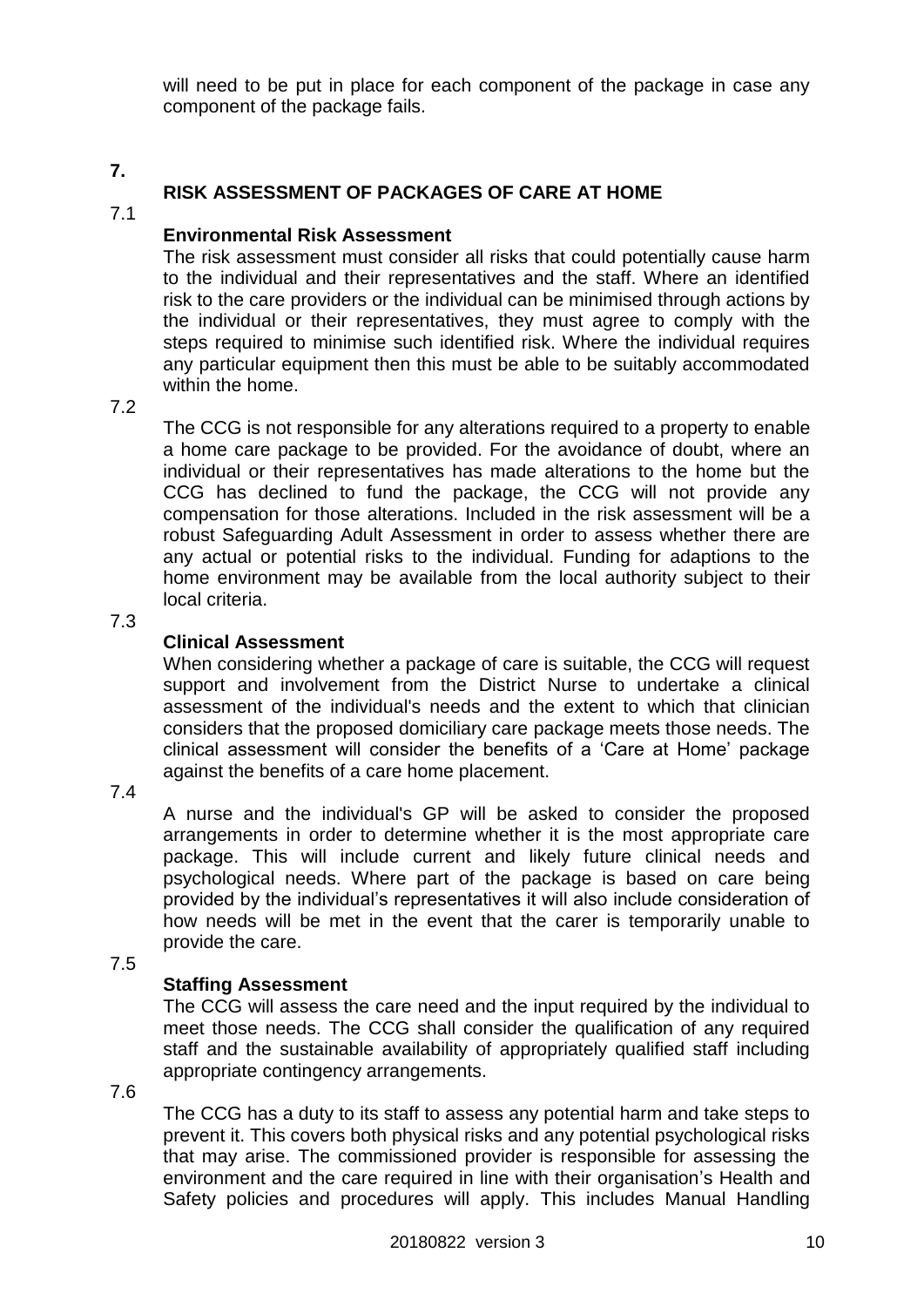policies and Lone Worker policies.

The individual and their representatives are responsible for ensuring that the environment is safe for the provision of the care package. Where the safety assessment identifies a potential risk associated with the home, the individual is responsible for remedying that. The individual and their representatives are also responsible for ensuring that the environment is appropriate for the provision of the care package by staff. This includes ensuring staff are able to have access to toilet, bathroom and kitchen areas and such areas are kept in a clean state and ensuring that staff are treated with dignity and respect.

7.8

7.7

When working within an individual's own home, staff do not have access to the full range of support services that are available within a hospital or nursing home environment, and in most cases staff will be working in isolation. This issue needs to be acknowledged and the implications of not having such support services needs to be identified, fully understood and Contingency plans put in place. It needs to be understood that it is not possible to replicate support services that are available within the NHS and nursing home facilities and if this level of support is required it may not be possible to care for the patient at home.

- 7.9 Due to the nature of the individual's condition, their high health needs and the care necessary, the NHS is required to ensure only appropriately trained staff are employed to care for patients and that those staff have the specialist skills they need to meet the patient's individual needs. The CCG is responsible for commissioning care staff from a preferred provider in the first instances in accordance with agreed care specification in relation to the skill level of the staff required. Community Health Services are responsible for liaising and agreeing with the commissioned domiciliary provider
- 7.10 The Provider will ensure that any necessary specialist training is given to staff . and that staff employed on the package of care are confident at working without the support services normally available in hospital or nursing home environments. Training must also be given by the provider in the use of all necessary equipment. Where the individual's representatives wish to assist in the care of the patient, they will have to be trained and deemed competent to carry out agreed tasks safely.
- 7.11 In any circumstance where the CCG considers that the safety of its staff or its agents/contractors are at risk it shall take such action as it considers appropriate in order to remove that risk. Where this relates to the conduct of the individual or the home environment it shall request that the individual and their representatives take the necessary action to remove the risk.
- 7.12 Where a review identifies, or the CCG otherwise becomes aware that an action to reduce an identified risk to either the people involved providing care to the individual or to the individual has not been observed and such failure may put those individuals providing care at risk or may significantly increase the cost of the package then the CCG will take the necessary steps to protect the individual and their representatives and staff involved with a view to ensuring the safety of all concerned. Harassment or bullying of care workers by the individual and their representatives will not be accepted and the CCG will take any action considered necessary to protect their staff and contractors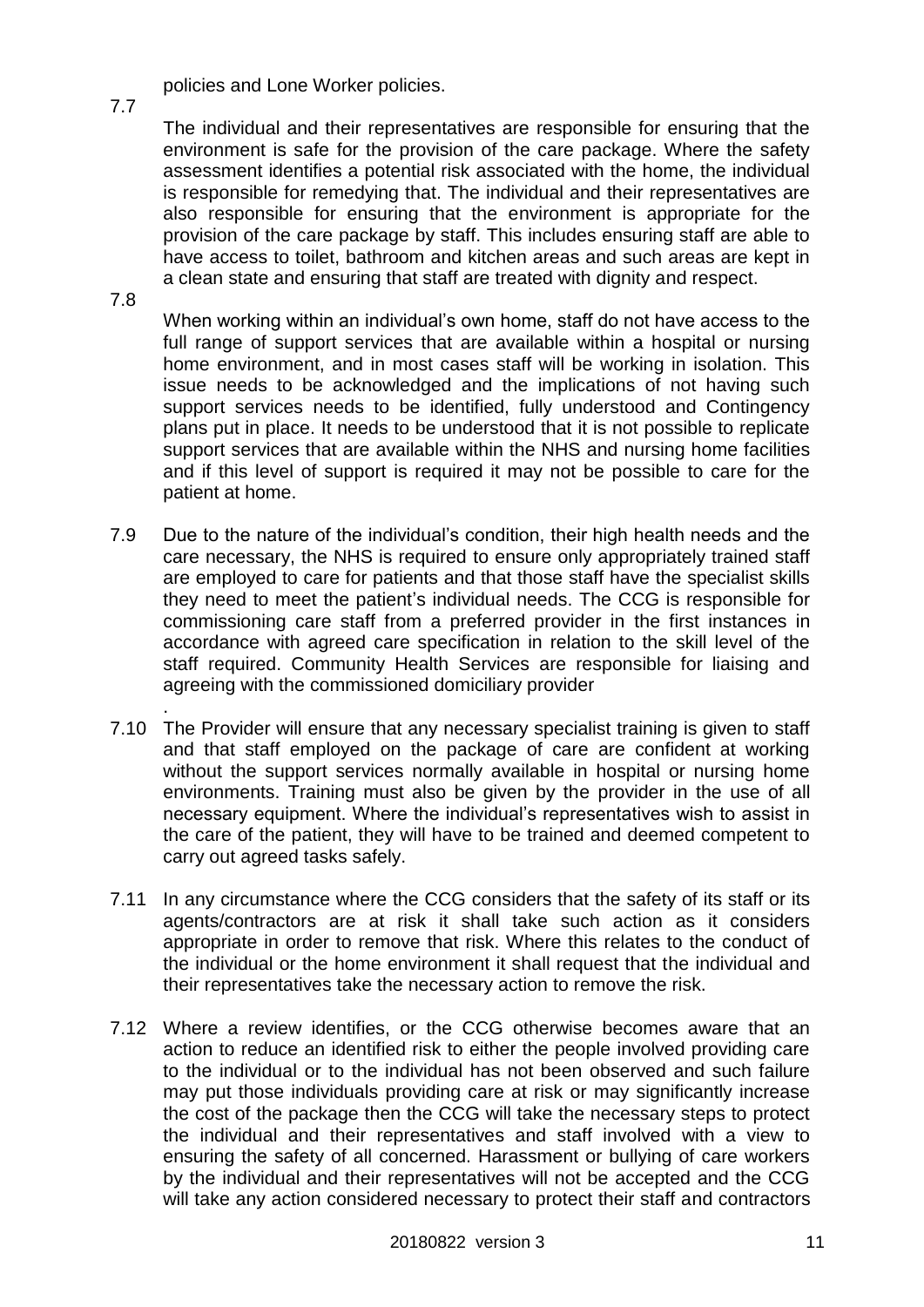in line with the NHS stand on Zero Tolerance.

- 7.13 Where safety of the individual and/or those people involved in providing care is likely to be compromised without such action and the individual or representative does not take the required action then the CCG may write formally to the individual. Where there is a threat to the safety of CCG Staff or agents then the CCG retains the right to take any action it considers necessary to remove the threat including the immediate withdrawal of the care provision.
- 7.14 Where the individual is in receipt of a Home Care Package and an assessment determines that this is no longer appropriate for any reason (including increase in care needs, inability for the individual's representatives to provide agreed care or identified risk) then an alternative package will be discussed and agreed.

#### **8. EXCEPTIONAL CIRCUMSTANCES**

- 8.1 The CCG will seek to take account of the wishes expressed by individuals and their families when making decisions as to the location of care packages and care home placements to be offered to satisfy the obligations of the CCG to provide continuing healthcare. The CCG accepts that many people with complex medical conditions wish to remain in their own homes and to continue to live with their families, with a package of support provided. Where an individual or their family expresses such a desire the CCG will investigate to determine whether it is clinically feasible, safe and cost effective to provide a sustainable package of continuing care for a person in their own home or whether a care home is the only safe and realistic option.
- 8.2 Packages of care in an individual's own home are bespoke in nature and thus can often be considerably more expensive for the CCG than delivery of an equivalent package of services for a person in a care home. Such packages have the benefit of keeping the individual in familiar surroundings and/or enabling a family to stay together. However, the CCG needs to act fairly to balance the resources spent on an individual with those available to fund services to the population it serves.
- 8.3 . By way of guidance, the CCG will generally not fund a home care package where its costs are *[more than 10% higher/significantly more]* than care in an alternative appropriate location such as a care home. However, in exceptional circumstances the CCG will pay a higher cost for a preferred package.
- 8.4 Exceptionality will be determined on a case by case basis. Decisions will be made by the CCG's *Commissioning Decision Group* and be documented with reasons.
- 8.5 The Commissioning Decision Group will make their decision in line with its Terms of Reference and the factors outlined in this policy.

#### 9. **IMPORTANT LEGAL CONSIDERATIONS**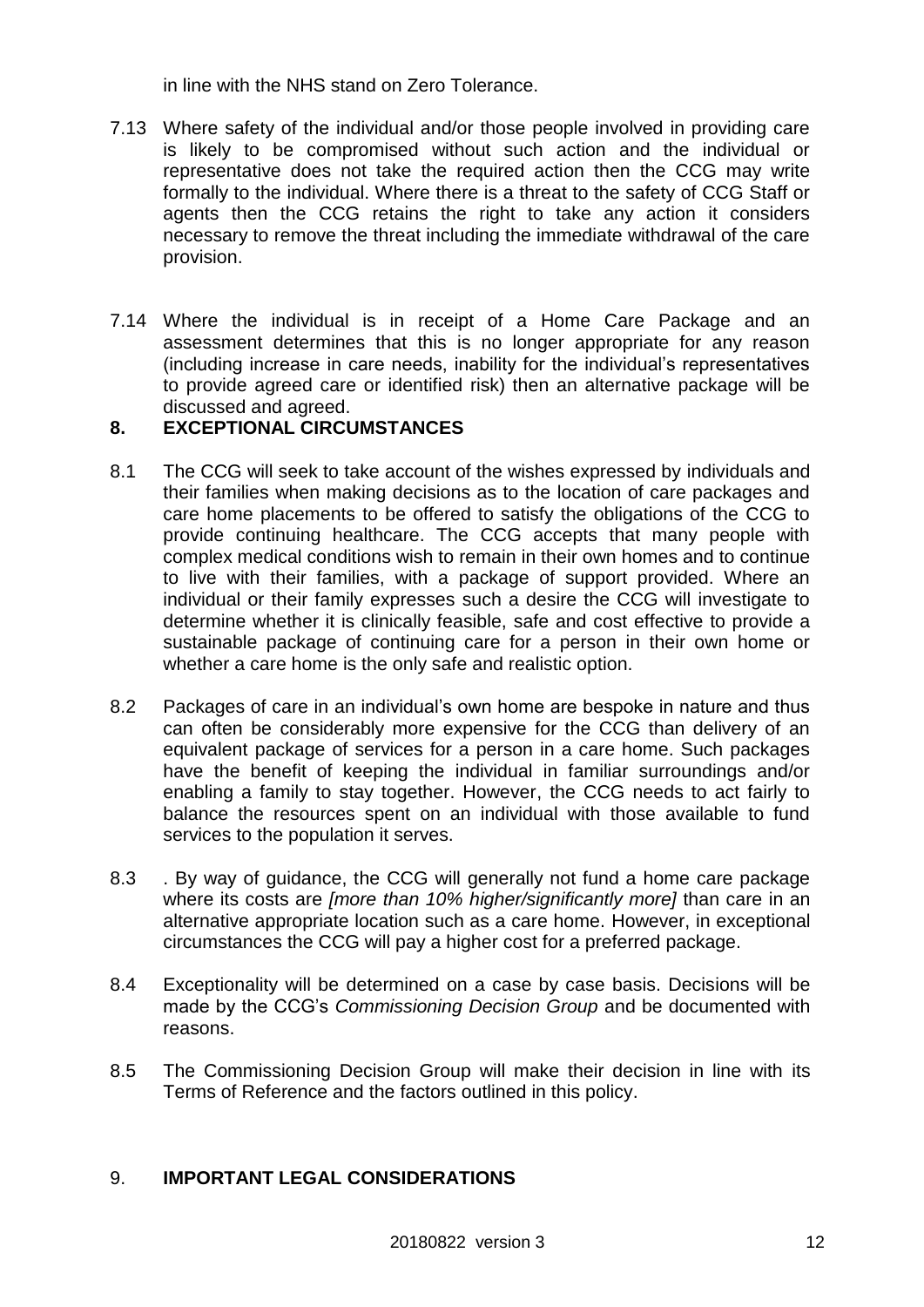- 9.1 The UN Convention of the Rights of Person with Disabilities reaffirms that all persons with all types of disabilities must enjoy all human rights and fundamental freedoms.
- 9.2 Article 8 of the European Convention on Human Rights requires a respect for an individual's private and family life, home and correspondence. Refusing an individual's request for a package of care at home is an interference with this right and will be unlawful unless there are clear reasons why their wishes cannot be followed. The cost of such a package can justify a refusal to fund care at home but each case will require careful analysis in line with the criteria set out in this policy.
- 9.3 Under the Equality Act 2010, assessment and decision-making should be fair and consistent without discrimination.

#### **10. PERSONAL HEALTH BUDGETS**

- 10.1 The authorisation for the commissioning and funding of packages of care at home lies with the CCG. There will be a process for the authorisation of eligibility and the authorisation of care packages and placements.
- 10.2 From October 2014, individuals who are eligible for NHS Continuing Healthcare have the right to ask for a personal health budget.
- 10.3 Personal health budgets will be calculated on the basis of what the CCG would usually pay to commission the package and will reflect the principles in paragraph 7.3. This money will then be offered to the patient/their representative.
- 10.4 A personal health budget is an amount of money to support a person's identified health and wellbeing needs, planned and agreed between the individual and their local NHS team. CCGs are encouraged to use personal health budgets where appropriate. A personal health budget helps people to get the services they need to achieve their health outcomes, by allowing them control over how money is spent on their care/support as is appropriate.
- 10.5 Personal health budgets can work in a number of ways, including:
	- a notional budget held by the CCG commissioner
	- a budget managed on the individual's behalf by a third party, and
	- a cash payment to the individual (a 'healthcare direct payment').
- 10.6 Further information is available from the CHC assessor and

*[www.personalhealthbudgets.england.nhs.uk](http://www.personalhealthbudgets.england.nhs.uk/)*

- 10.7 Decisions in respect of the award of a Personal Health Budget will be made in accordance with the CCG PHB Policy
- 10.8 The CCG will work closely together with the relevant Local Authority with regard to the personalisation of care and support in order to share expertise and develop arrangements that provide for smooth transfers of care where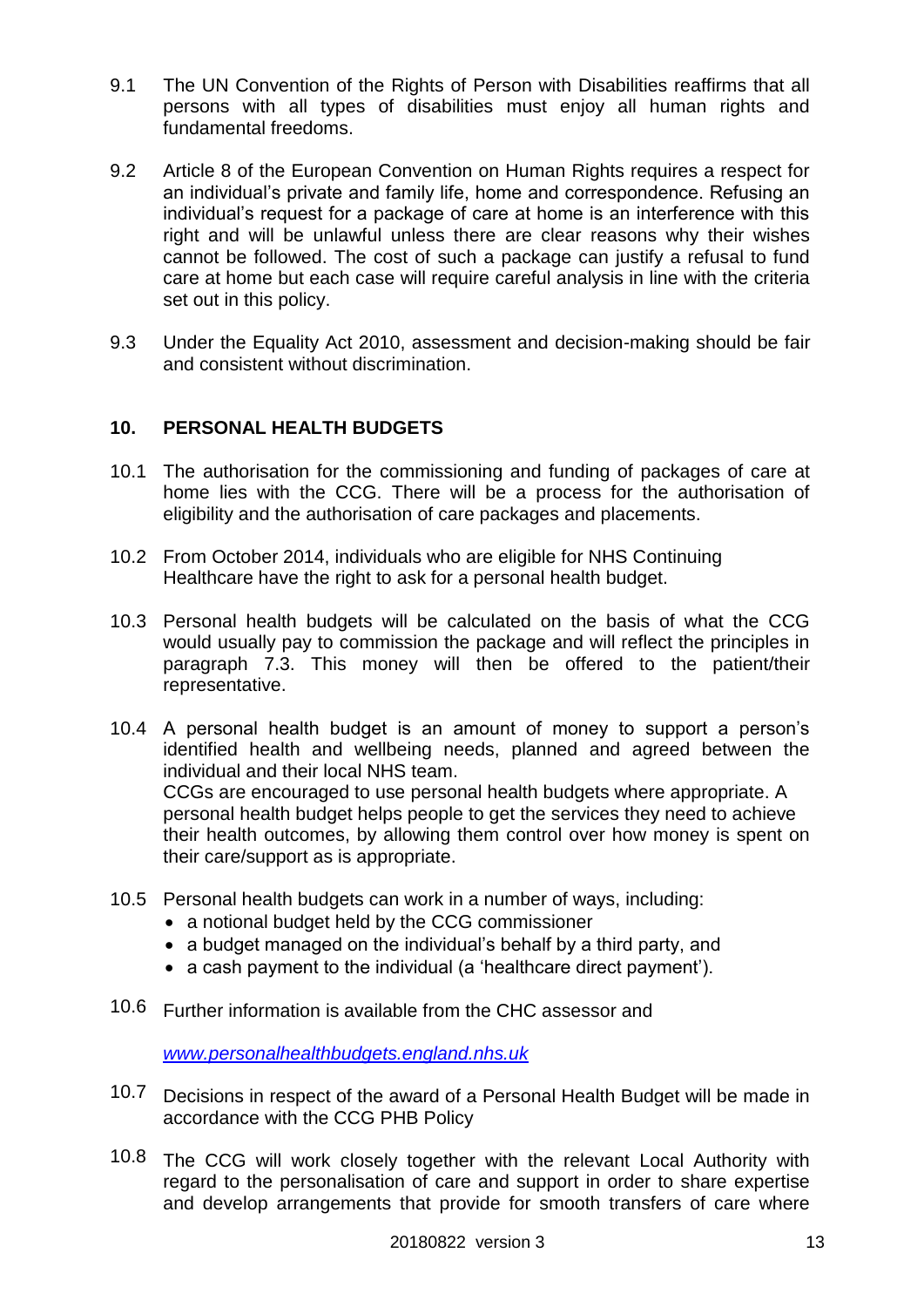#### **11. MEMORANDUM OF UNDERSTANDING FOR CARE AT HOME AND PERSONAL HEALTH BUDGETS**

- 11.1 Where the CCG agrees to fund a 'care at home' package or meet assessed need by way of a personal health budget, the individual (if appropriate) and/or representatives may be required to enter into a Memorandum of Understanding ("Memorandum") confirming that they accept the terms on which any care is provided.
- 11.2 This Memorandum will set out what the CCG will provide and what the individual and representatives have agreed to provide.
- 11.3 This Memorandum will also confirm that the individual and representatives understand that the care package or Personal Health Budget is agreed on the basis of the assessed health and personal care needs and the required input as at the date of the Memorandum. Where the cost of meeting the assessed care needs increases for any reason, or the assessed needs change such that the individual is no longer eligible for CHC, or care can no longer safely be delivered at home, the individual and representatives acknowledge that existing arrangements may no longer be appropriate and they will work with the CCG, and where relevant the Local Authority, to agree an alternative care package.
- 11.4 The Memorandum will set out the agreed alternative arrangements should the care package breakdown.

### **12. CAPACITY**

- 12.1 If a person does not have the mental capacity to make a decision about the location of their commissioned care package and suitable placement, the CCG will commission the most cost effective, safe care available based on an assessment of the person's best interests. This will be carried out in consultation with the following so far as is reasonably practicable:-
	- (i) The individual themselves
	- (ii) Any appointed advocate
	- (iii) Any attorney under a Lasting Power of Attorney which does not authorise the attorney to make a decision by themselves as to where the person should live (see further 12.3 below)
	- (iv) A Court Appointed Deputy whose terms of appointment do not authorise them to make a decision by themselves as to where the person should live (see further 12.3 below)
	- (iv) Family members
	- (v) Any other person who must / may be consulted under the terms of the Mental Capacity Act 2005.
- 12.2 If there is a significant dispute between any of those referred to in the preceding paragraph about where the person should live, the CCG shall take advice as to whether the matter must/may be referred to the Court of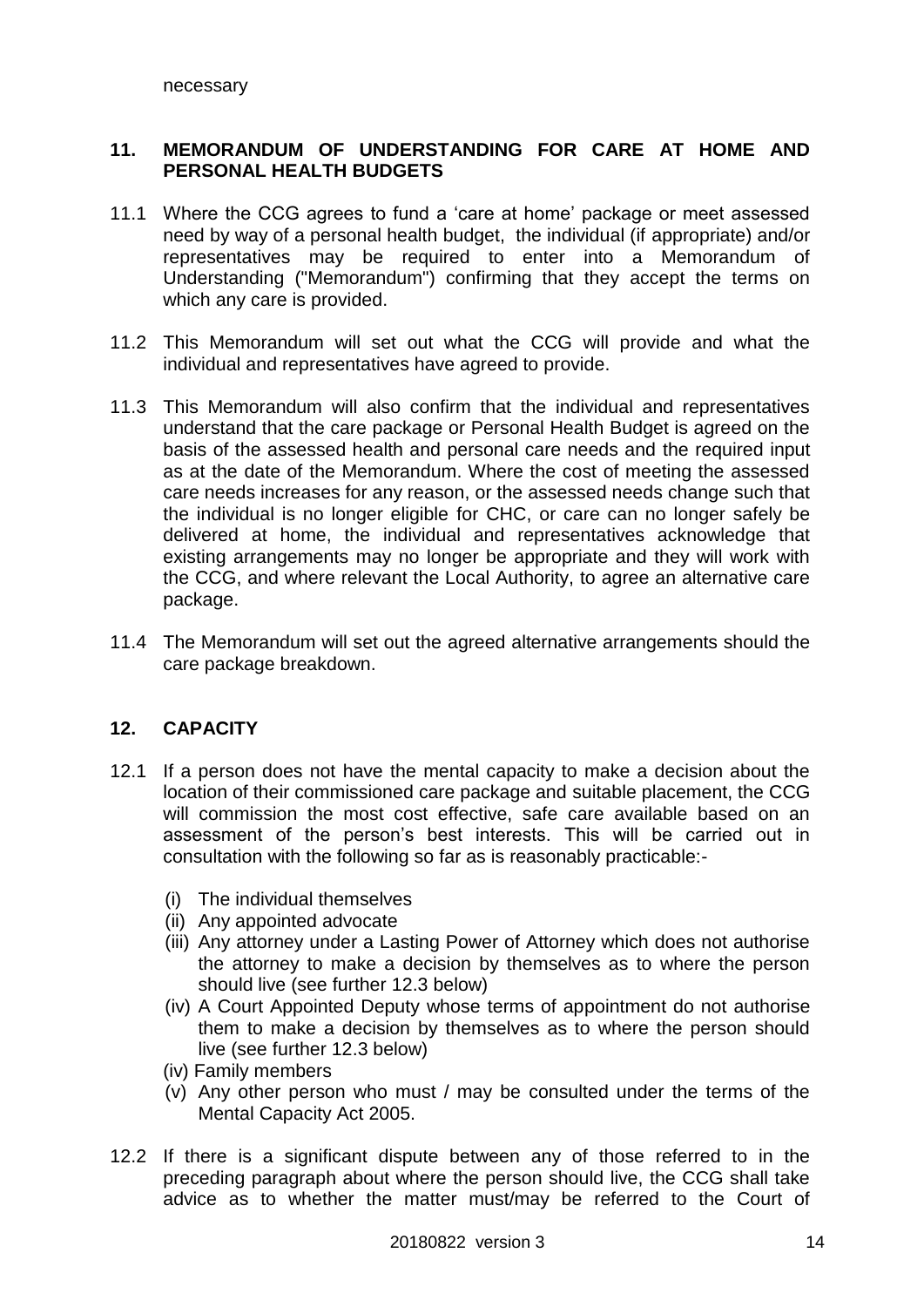Protection.

12.3 Alternatively, if the terms of a Lasting Power of Attorney or Deputyship grant authority for the Attorney/Deputy to make decisions about where a person lives, the CCG will advise the Attorney/Deputy as to what they consider to be the most appropriate placement. The Attorney/Deputy will then decide whether to accept that placement as being in the person's best interests.

#### **13. REVIEW**

- 13.1 Individuals and their families need to be aware that there may be times where it will no longer be appropriate to provide care at home. For example, deterioration in the person's condition may result in the need for clinical oversight and 24 hour monitoring that can only be provided in a care home setting.
- 13.2 The care package will be reviewed after the first three months and then annually as a minimum requirement alongside the continuing healthcare eligibility review to ensure that it is still meeting the person's needs at that time. The package will also be reviewed if the person's needs change significantly at any point.
- 13.3 If the weekly cost of the care increases, apart from a single period of up to two weeks to cover either an acute episode or for end of life care, the care package will be reviewed and other options (for example a nursing home placement) will be explored following consideration of the issues outlined in paragraph 6.2.
- 13.4 Any decision to withdraw CHC from an individual will not normally be a unilateral decision. If there is a possibility the CCG will be withdrawing funding it will consult with the individual and local authority before removing any package Following a review, as described in section 11, the individual's condition may have improved to an extent that they are no longer eligible for CHC funding. In these circumstances, the CCG is obliged to cease funding. In these cases the CCG will carry out a joint review with the local authority.
- 13.5 The individual will be notified they may no longer be eligible for CHC; at this point the local authority has 28 days to review the individual's requirements. In suitable cases, CCG funding for an individual's care may be continued for 28 days where a local authority is undertaking such a review. The CCG may contribute to further packages of care according to need.
- 13.6 Should the individual or their family/representative on their behalf be unhappy with a decision about eligibility for NHC Continuing Healthcare then they may request a local review of that decision in line with the CCGs Continuing Healthcare Local Review Policy.
- 13.7 Where there are disputes between the CCG and the Local Authority on care provision, the CCG will follow the Dispute Resolution protocol agreed with the Local Authority.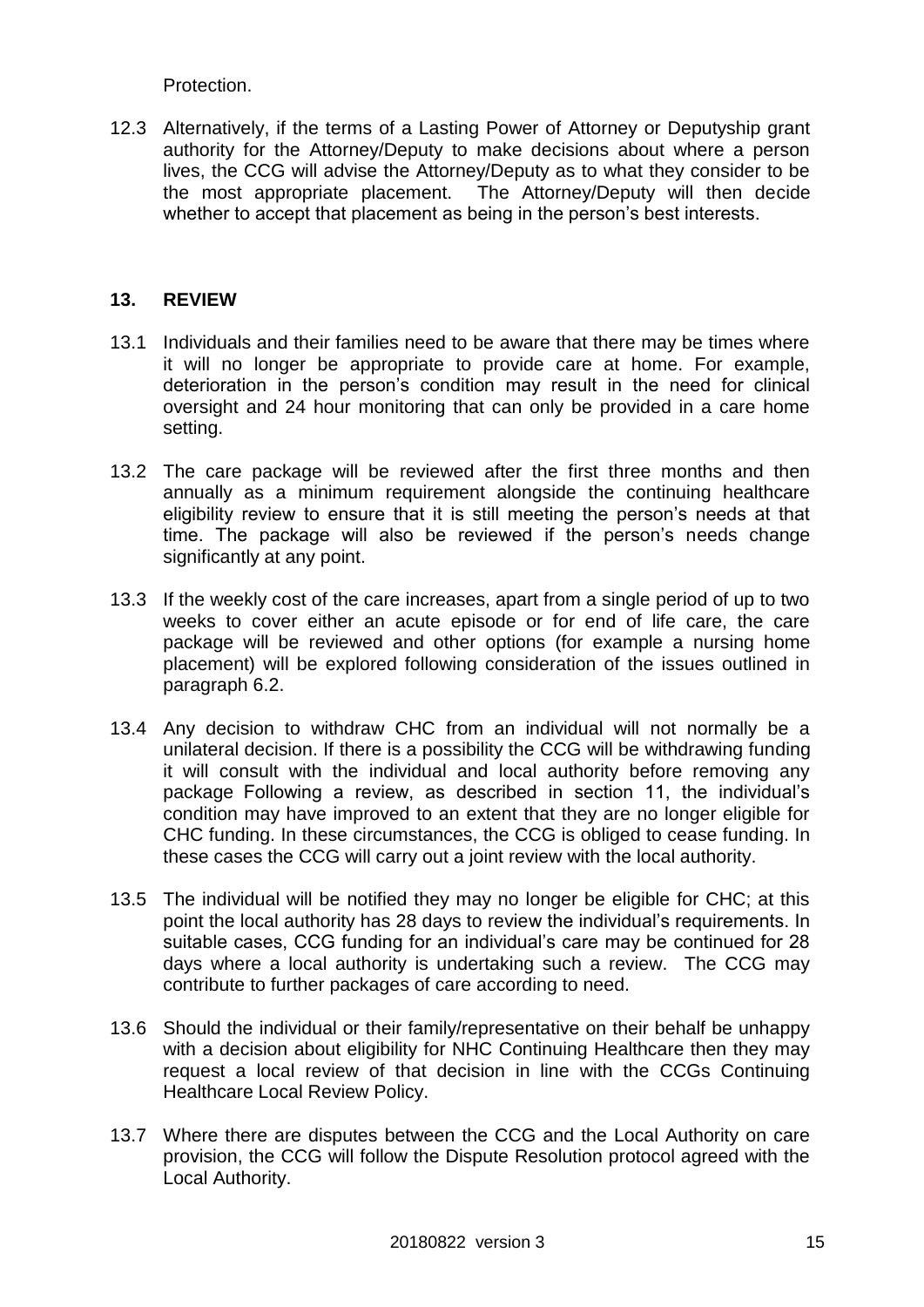- 13.8 It may be appropriate for the CCG to remove CHC services where the situation presents a risk of danger, violence to or harassment of care staff who are delivering the package. In these circumstances urgent discussions shall be held with the local authority to arrange for interim care arrangements to ensure that there is not a shortfall in the individual's care package.
- 13.9 The CCG may also withdraw CHC where the clinical risks become too high; this can be identified through, or independently of the review process. Where CHC clinical risk has become too high in a home care setting, the CCG will offer CHC in a care home or specialist setting.

### **14. GUIDANCE**

The National Framework for NHS Continuing Healthcare and NHS-funded Nursing Care – October 2018 (revised) The NHS Continuing Healthcare (Responsibilities) Directions 2012 Human Rights Act 1998 Who Pays? Establishing the Responsible Commissioner (revised 2013) Care Act 2014 Statutory guidance to support Local Authorities to implement the Care Act 2014 The Care and Support and After Care (Choice of Accommodation) Regulations 2014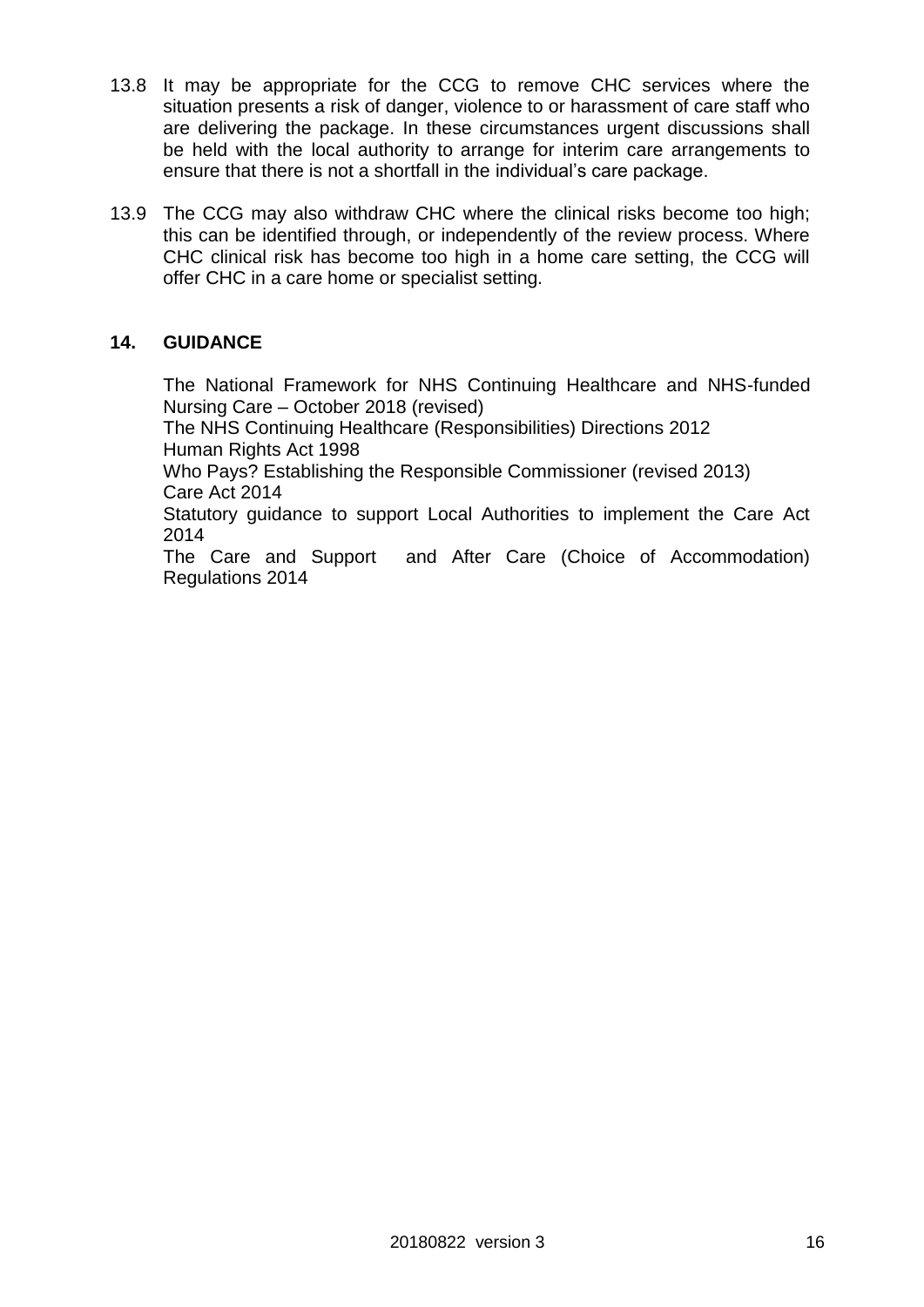## **Responses to consultation on draft CHC choice and equity policy**

| <b>CCG</b>               | <b>Responder</b>                     | <b>Response</b>                                                                                                                                                                                                                                                                                                                                                                                                                                                                                                                                                                                                                                                          |
|--------------------------|--------------------------------------|--------------------------------------------------------------------------------------------------------------------------------------------------------------------------------------------------------------------------------------------------------------------------------------------------------------------------------------------------------------------------------------------------------------------------------------------------------------------------------------------------------------------------------------------------------------------------------------------------------------------------------------------------------------------------|
| Blackburn with<br>Darwen | <b>Advocacy Focus</b>                | "I have viewed the draft policy and feel that it is well written. It ensures that the<br>CHC process is fair and transparent whilst ensuring that individual needs are met.<br>I in particularly liked the part which states that you will make all attempts to keep<br>couples together if it is safe and appropriate to do so. I feel that this is an<br>important aspect when commissioning care as these individuals have chosen to<br>live together and keeping them together (where possible) would ensure a person<br>centred approach is taken."                                                                                                                 |
|                          | Age UK Blackburn with Darwen         | the policy is very fair and does the job. My only specific comment on the actual<br>policy is whether there is any conflict with the End of Life pathway and advance<br>planning support - as in, if advance planning has been done with someone and<br>there choice is to stay at home, but this is not supported by this policy, how is this<br>managed?<br>I would also like to be clear what protocols or guidance will sit behind the policy for<br>those involved in assessing/decision making. The policy is by its nature, based on<br>individual needs and wishes, which is absolutely right, but this does leave room for<br>inconsistency in decision making? |
|                          | <b>Blackburn with Darwen Council</b> | Having reviewed the contents, we note that the majority of the draft policy reflects<br>wording already in use in CHC Choice and Equity policies elsewhere in the<br>country - and that the sections which differ relate in the main to recent CHC case<br>law and are thus useful for inclusion.<br>Given the above, we are satisfied that the draft circulated provides a reasonable<br>and transparent framework for future cooperation on CHC regionally.                                                                                                                                                                                                            |
|                          | <b>Child action North West</b>       | How will transition care work for children with complex needs or disability who<br>have reached the age of 18 and previously have remained at home, but the<br>assessment of care costs is above the 10% highlighted for cost differential. What<br>weighting will be put on the social value of individuals remaining in their own<br>homes?                                                                                                                                                                                                                                                                                                                            |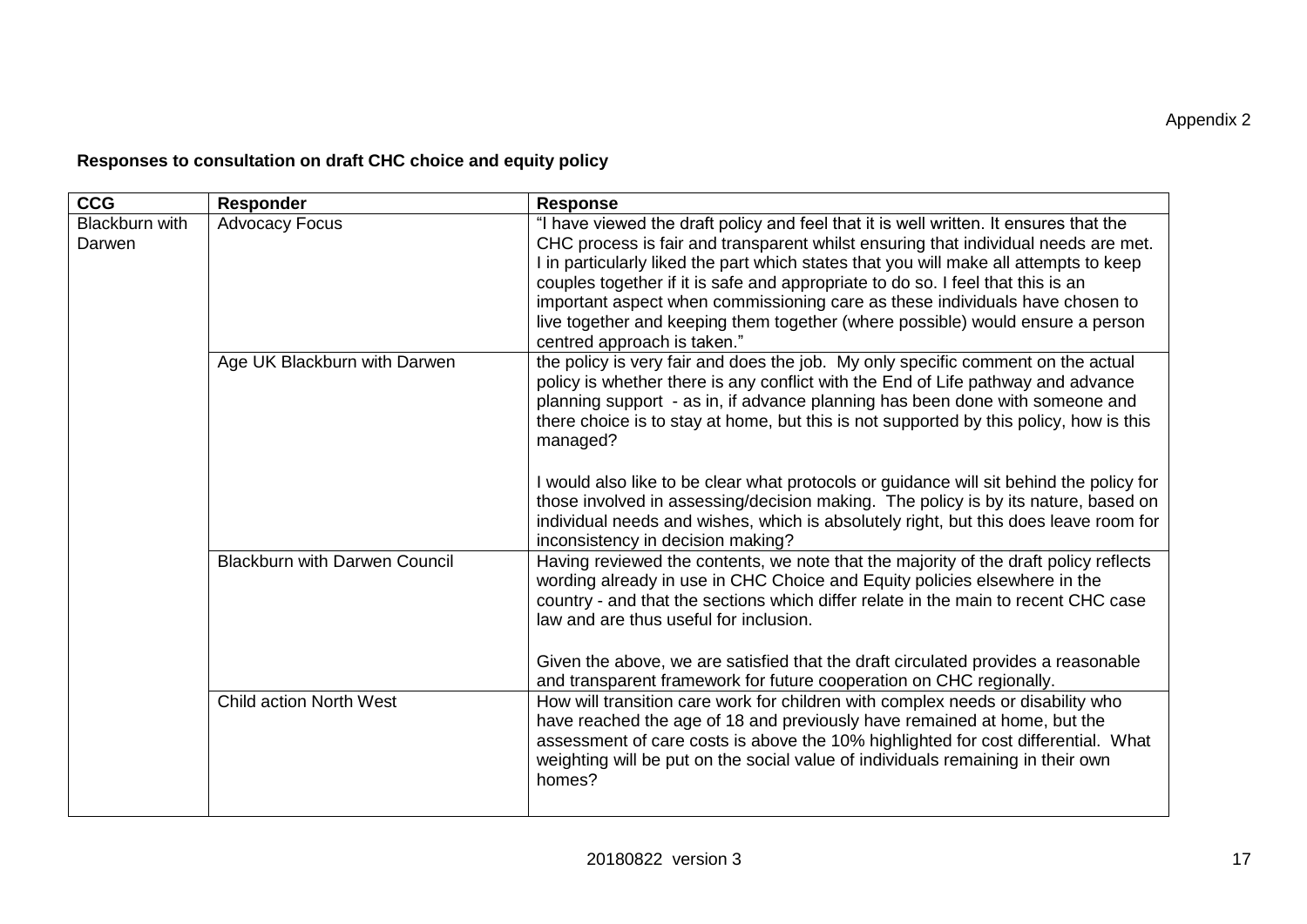| CCG                            | <b>Responder</b>              | <b>Response</b>                                                                                                                                                                                                                                                                                                                                                           |
|--------------------------------|-------------------------------|---------------------------------------------------------------------------------------------------------------------------------------------------------------------------------------------------------------------------------------------------------------------------------------------------------------------------------------------------------------------------|
|                                | Child action North West cont  | How will this be considered within the SEND provision for young people aged 18-<br>25 years, should there be additional mention of transition situations?                                                                                                                                                                                                                 |
|                                |                               | Has the policy considered within its economic criteria challenges in relation to<br>'right to family life' if individuals express wish to remain at home, is there a<br>framework that allows balance of various considerations if challenged?                                                                                                                            |
| <b>Chorley South</b><br>Ribble | No feedback received from CCG |                                                                                                                                                                                                                                                                                                                                                                           |
| East Lancashire                | Scope UK                      | Summary: Is AAC included in Continuing Healthcare plans - or can it be, if<br>communication is chronically affected and therefore a primary health need?                                                                                                                                                                                                                  |
|                                |                               | Do you allow people who are eligible for Continuing Healthcare to buy equipment<br>with their budget? Who identifies what they need?                                                                                                                                                                                                                                      |
|                                |                               | Would this equipment include Communication Aids (which could include iPads or<br>more expensive bespoke Computers costing up to £5000)?                                                                                                                                                                                                                                   |
|                                |                               | If so would the Healthcare support needed to set up this equipment and ongoing<br>maintenance be paid for in a CHC package?                                                                                                                                                                                                                                               |
|                                | The Fed                       | My main comment is in relation to individual's cultural and religious needs which<br>are often intertwined with their clinical and care needs.                                                                                                                                                                                                                            |
|                                |                               | Provision is made in hospital for religious dietary and treatment needs and these<br>clearly come at a higher cost. There is no reference whatsoever to cultural and<br>religious needs within the policy which rather undermines the title in terms of<br>choice and equity.                                                                                             |
|                                |                               | Provision of culturally and religiously appropriate care is more expensive than<br>"mainstream" care but if it is integral to effectively meeting the clinical needs of<br>people it cannot be charged for separately and should be met by under the<br>guidance in line with principle that NHS services remain free at the point of<br>delivery under the NHS Act 2006. |